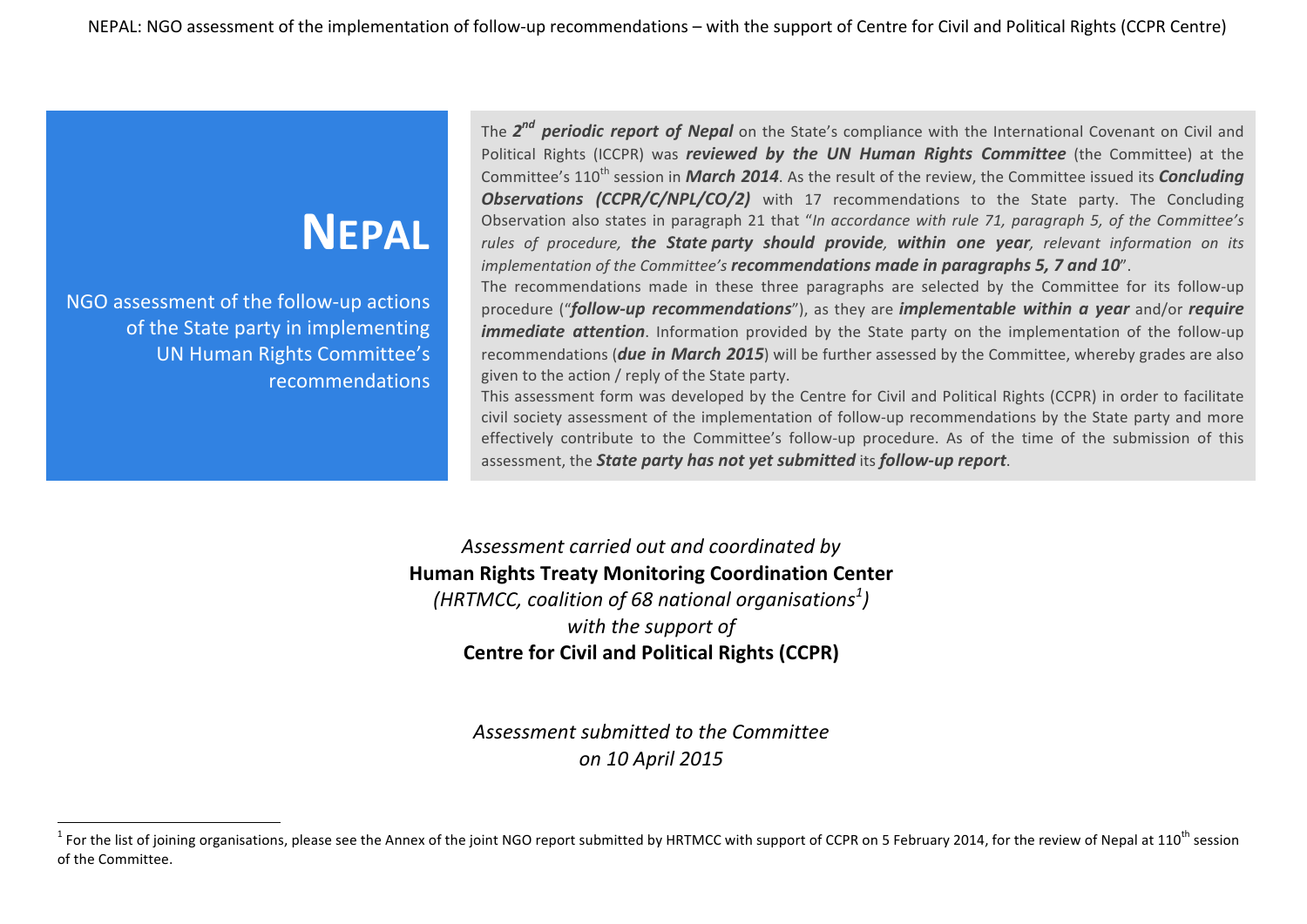## Summary of the NGO Grades for the follow-up Action of the State party<sup>2</sup>:

A: Action largely satisfactory; **B1**: Substantive action taken, but further action desirable; **B2**: Initial steps taken, but substantial action required;

**C1**: Some actions taken, but recommendations are not really implemented; C2: No action taken; E: measures taken are contrary to the recommendations

| <b>Recommendations by the Committee</b>                                                                                                                                                                                                                                                                                                                                                                                                                                                                                                                                                                                                                                                                                                                                                                                                                                                                                                                                                                                                                                                                                                                                                                                                                                                                                                                                                                                                                                                                                                                                   | <b>NGO</b><br><b>Grades</b> | <b>Summary of the NGO assessment</b>                                                                                                                                                                                                                                                                                                                                                                                                                                                                                                                                                                                                                                                                                                                              |
|---------------------------------------------------------------------------------------------------------------------------------------------------------------------------------------------------------------------------------------------------------------------------------------------------------------------------------------------------------------------------------------------------------------------------------------------------------------------------------------------------------------------------------------------------------------------------------------------------------------------------------------------------------------------------------------------------------------------------------------------------------------------------------------------------------------------------------------------------------------------------------------------------------------------------------------------------------------------------------------------------------------------------------------------------------------------------------------------------------------------------------------------------------------------------------------------------------------------------------------------------------------------------------------------------------------------------------------------------------------------------------------------------------------------------------------------------------------------------------------------------------------------------------------------------------------------------|-----------------------------|-------------------------------------------------------------------------------------------------------------------------------------------------------------------------------------------------------------------------------------------------------------------------------------------------------------------------------------------------------------------------------------------------------------------------------------------------------------------------------------------------------------------------------------------------------------------------------------------------------------------------------------------------------------------------------------------------------------------------------------------------------------------|
| Paragraph 5 (Impunity for gross violations committed during the conflict): the State party should: ensure that<br>all gross violations of international human rights law, including torture and enforced disappearances, are<br>explicitly prohibited as criminal offences under domestic law; end all forms of political interference in the<br>criminal justice system and undertake independent and thorough investigations into alleged conflict-related<br>cases of human rights violations, and hold the perpetrators accountable without any further delay; create, as a<br>matter of priority and without further delay, a transitional justice mechanism in accordance with the Supreme<br>Court writ of mandamus of 2 January 2014 and ensure its effective and independent functioning in accordance<br>with international law and standards, including by prohibiting amnesties for gross violations of international<br>human rights law and serious violations of international humanitarian law; ensure that all victims are provided<br>with an effective remedy, including appropriate compensation, restitution and rehabilitation, taking into<br>account the Basic Principles and Guidelines on the Right to a Remedy and Reparation for Victims of Gross<br>Violations of International Human Rights Law and Serious Violations of International Humanitarian Law<br>(General Assembly resolution 60/147); and adopt guidelines for vetting to prevent those accused of violations of<br>the Covenant from holding public office and being promoted. | C1                          | The State has not drafted any specific laws. The Anti-<br>torture bill is submitted to the Parliament, but its<br>adoption is not foreseen. No decisive action has been<br>taken for the effective transitional justice system.<br>Although the Act on Truce and Reconciliation Commission<br>was passed by the Parliament, the Commission is not yet<br>functional. Many concerns are also raised over the<br>effectiveness of the Commission itself as well as<br>unwillingness of the government. Some arrangements<br>were made for the compensation to the victims, but no<br>serious steps taken for their restitution and rehabilitation.<br>There is still no law or guidelines for the vetting<br>procedure, while existing practice appear ineffective. |
| Paragraph 7 (NHRC): The State party should: amend the National Human Rights Act 2068 (2012) to bring it in<br>line with the Paris Principles (General Assembly resolution 48/134, annex) and the Supreme Court decision of 6<br>March 2013 so as to ensure its independent and effective functioning; and amend procedures governing the<br>appointment of Commissioners to ensure a fair, inclusive and transparent selection process, and ensure that the<br>recommendations issued by the NHRC are effectively implemented.                                                                                                                                                                                                                                                                                                                                                                                                                                                                                                                                                                                                                                                                                                                                                                                                                                                                                                                                                                                                                                            | <b>B2</b>                   | Appointment of the Commissioners was carried out in a<br>relatively transparent manner. Challenges are remaining<br>in terms of its inclusiveness and independence, as well as<br>the implementation of the NHRC's recommendations by<br>the State.                                                                                                                                                                                                                                                                                                                                                                                                                                                                                                               |
| Paragraph 10 (Extrajudicial killings, torture and ill-treatment): The State party should: take practical steps<br>to prevent the excessive use of force by law enforcement officials by ensuring that they comply with the Code of<br>Conduct for Law Enforcement Officials (General Assembly resolution 34/169) and the Basic Principles on the Use<br>of Force and Firearms by Law Enforcement Officials (1990); take appropriate measures to eradicate torture and<br>ill-treatment, including by adopting legislation defining and prohibiting torture with sanctions and remedies<br>commensurate with the gravity of the crime, in accordance with international standards; ensure that law<br>enforcement personnel receive training on the prevention and investigation of torture and ill-treatment by<br>integrating the Manual on the Effective Investigation and Documentation of Torture and other Cruel, Inhuman<br>or Degrading Treatment or Punishment (Istanbul Protocol); and ensure that allegations of unlawful killings,<br>torture and ill-treatment are effectively investigated, and that alleged perpetrators are persecuted and, if<br>convicted, punished with appropriate sanctions, and that the victims and their families are provided with<br>effective remedies.                                                                                                                                                                                                                                                                         | C1                          | There is no explicit law that prohibits these acts. Extra-<br>judicial killings are still occurring especially in the Terai<br>region, while investigation being very slow, if conducted.<br>The number of torture cases remains high, although<br>arrangements were made for the compensation. While<br>trainings appear to be conducted by different actors,<br>investigation remain ineffective and relevant authorities /<br>law enforcement officers still appear to lack in genuine<br>efforts.                                                                                                                                                                                                                                                             |

<sup>&</sup>lt;sup>2</sup> The NGO Grades are made in accordance with the assessment grades of the HR Committee (see the page 1) so that both grades can be directly compared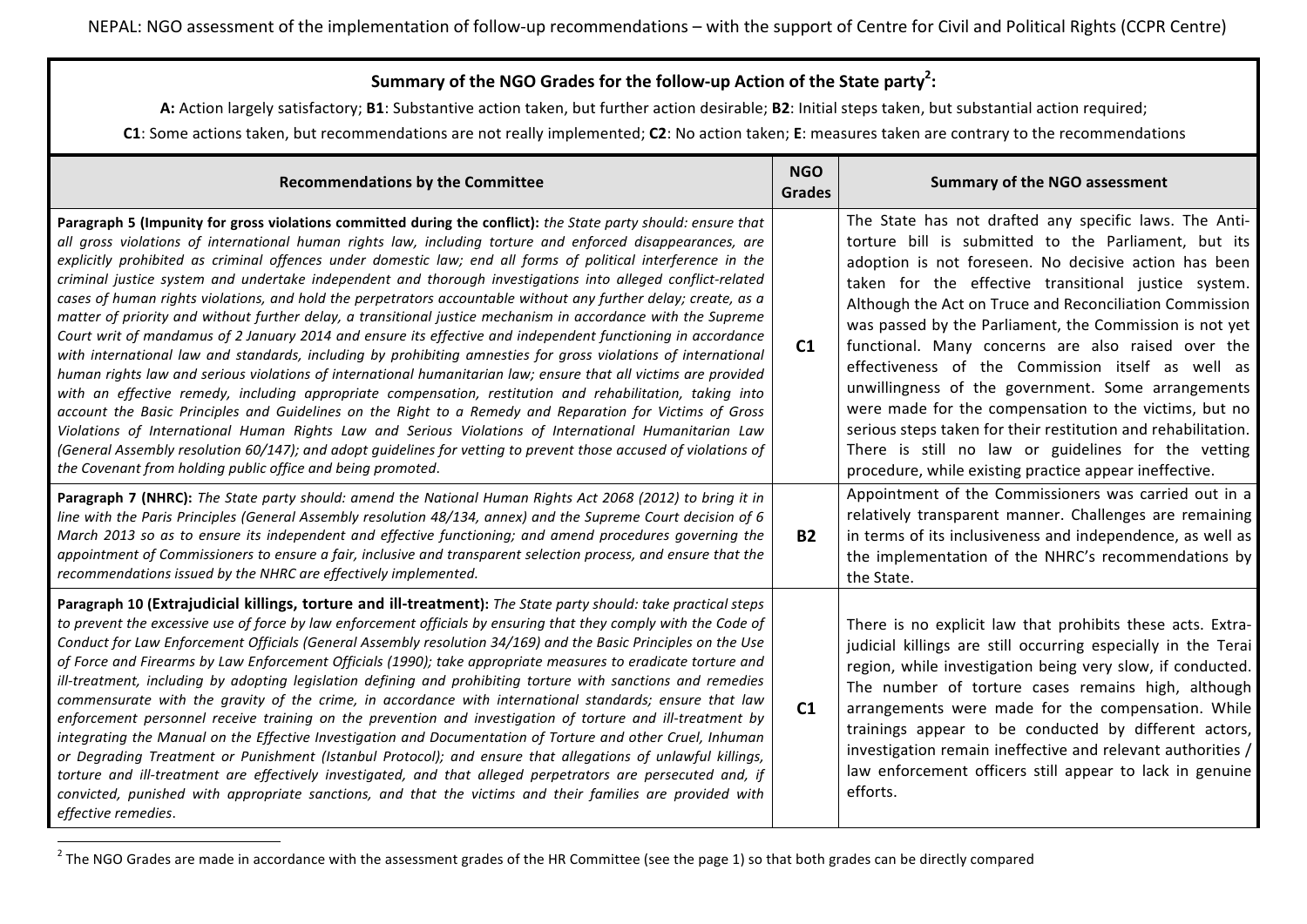**Paragraph 5 (Impunity for gross violations committed during the conflict):** "The Committee is concerned at the prevailing culture of impunity for gross violations of international human rights law and serious violations of international humanitarian law committed during the 10-year conflict from 1996 to 2006, including extrajudicial killings, enforced disappearances, torture, sexual violence and arbitrary detention. In particular, it expresses concern at: (a) The lack of investigation and prosecution of perpetrators, exacerbated by political interference in the criminal justice system, such as the refusal by the police to register First Information Reports, pressure exerted on law enforcement officials not to investigate or prosecute certain cases, and extensive withdrawal of charges against persons accused of human rights violations, noting that not a single conflict related case has been successfully prosecuted through the criminal justice system; (b) The denial of effective remedies to victims, noting that only limited monetary forms of assistance have been provided to some victims or their relatives under the Interim Relief Programme, while others have been excluded, including victims of torture, rape and other forms of sexual violence; and (c) The lack of a vetting system to exclude persons accused of serious human rights violations *from holding public office and the practice of promoting such individuals instead (arts. 2, 3, 6, 7, 9, 10 and 16)."*…

| NGO Assessment of the Action of the State party on the Recommendations made by the Committee |                                                                                                                                                                                                                                                                                                                                                                                                                                                                                                                                                                                                                                                                                                                                                                                                        |  |
|----------------------------------------------------------------------------------------------|--------------------------------------------------------------------------------------------------------------------------------------------------------------------------------------------------------------------------------------------------------------------------------------------------------------------------------------------------------------------------------------------------------------------------------------------------------------------------------------------------------------------------------------------------------------------------------------------------------------------------------------------------------------------------------------------------------------------------------------------------------------------------------------------------------|--|
| <b>Recommendation by the</b><br>Committee                                                    | The State party should: Ensure that all gross violations of international human rights law, including torture and enforced disappearances, are<br>explicitly prohibited as criminal offences under domestic law;                                                                                                                                                                                                                                                                                                                                                                                                                                                                                                                                                                                       |  |
| Actions taken by the State<br>party (if any) and current<br>situation                        | State has not drafted any specific laws addressing or prohibiting acts of gross human rights violations, extra judicial killings, enforced<br>disappearances etc. Anti-torture bill has been submitted to the Parliament in December 2014 but its discussion or adoption is not scheduled<br>at all.<br>The draft anti-torture bill is prepared and being circulated among the ministries. The bill is first prepared and discussed in cabinet then each<br>ministry comments on it and sends it back for correction and then cabinet submits it to the Legislature-Parliament. <sup>3</sup> There is no timeline given<br>in its presentation in the parliament.                                                                                                                                      |  |
| <b>Other Comments</b>                                                                        | Many laws have been in circulation among the ministries and there is no guarantee of the timing of their approval The reason for such delay<br>is mainly because the Government gives the priority to the Constitution making process initiated in February 2014.                                                                                                                                                                                                                                                                                                                                                                                                                                                                                                                                      |  |
| <b>Recommendation by the</b><br>Committee                                                    | (The State party should) End all forms of political interference in the criminal justice system and undertake independent and thorough<br>investigations into alleged conflict-related cases of human rights violations, and hold the perpetrators accountable without any further delay.<br>The Committee stresses that transitional justice mechanisms cannot serve to dispense with the criminal prosecution of serious human rights<br>violations;                                                                                                                                                                                                                                                                                                                                                 |  |
| Actions taken by the State<br>party (if any) and current<br>situation                        | The government has not taken any action, although the Act on Truth and Reconciliation Commission was passed by the Parliament in April<br>2014 <sup>4</sup> . The Commission has been formed in February 11, 2015 but not yet functional. Cases of Bal Krishna Dhungel, who was convicted of<br>murder by the Supreme Court but listed as a Constitutional Assembly Member in proportional list by the Maoists, and Prabhu Sah also being<br>immune show that transitional justice system is not working properly and perpetrators are immune to any action. Similarly in the case of<br>Dekendra Thapa, the eyewitness has been retracting the testimony and government has shown inactiveness in arresting the perpetrator or<br>make an effort for extradition of those outside Nepal. <sup>5</sup> |  |
| Current situation /<br><b>Update of the Issue</b>                                            |                                                                                                                                                                                                                                                                                                                                                                                                                                                                                                                                                                                                                                                                                                                                                                                                        |  |

<sup>&</sup>lt;sup>3</sup> Office of Prime Minister and Council of Ministers, National Report of Nepal UPR second cycle Zero Draft, (unofficial and unpublished)<br><sup>4</sup> See http://www.ohchr.org/Documents/Countries/NP/OHCHRTechnical\_Note\_Nepal\_CIDP\_T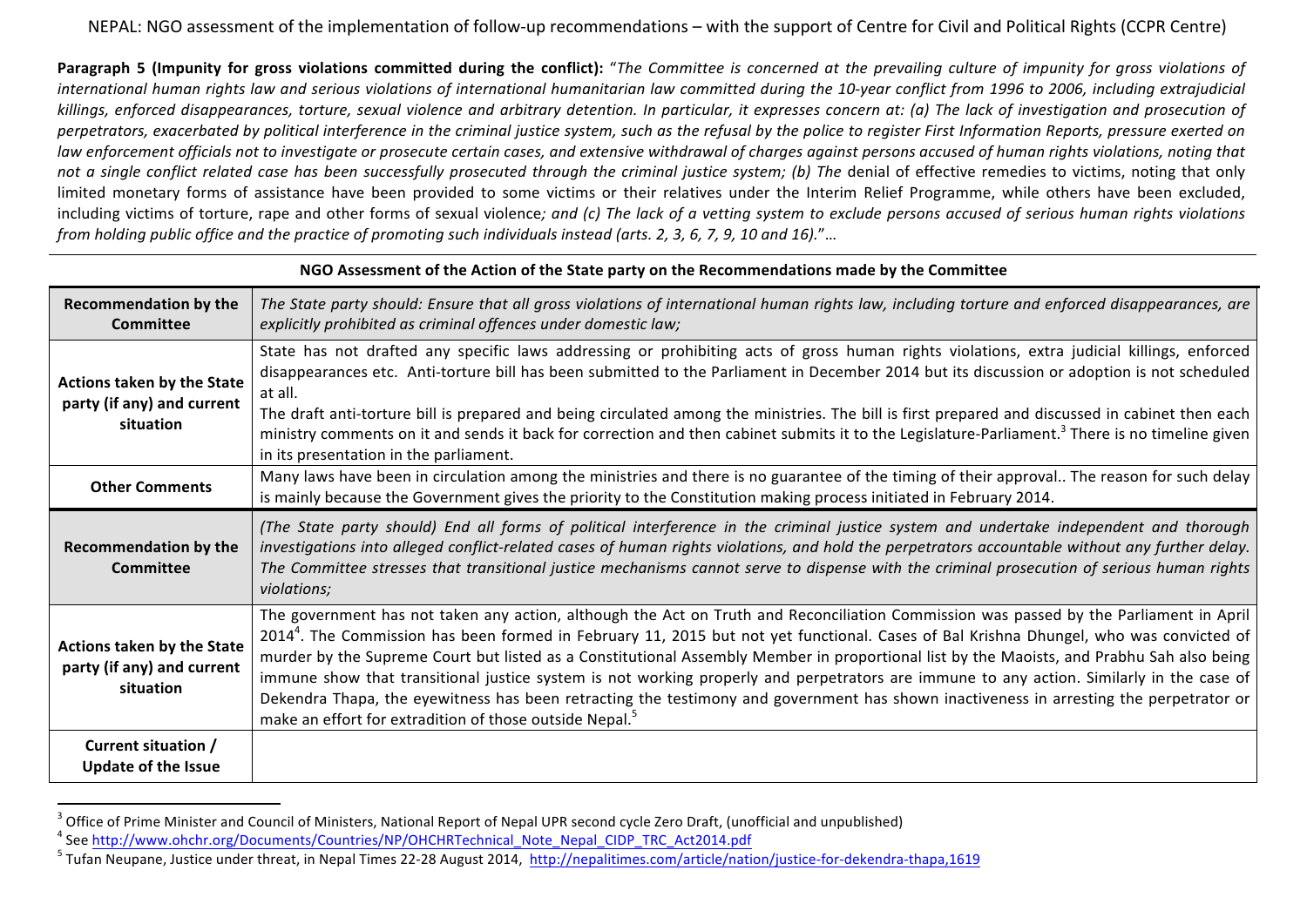| <b>Recommendation by the</b><br><b>Committee</b>                             | (The State party should) Create, as a matter of priority and without further delay, a transitional justice mechanism in accordance with the<br>Supreme Court writ of mandamus of 2 January 2014 and ensure its effective and independent functioning in accordance with international law<br>and standards, including by prohibiting amnesties for gross violations of international human rights law and serious violations of international<br>humanitarian law;                                                                                                                                                                                                                                                                                                                                                                                                                                                                                                                                                                                                                                                                                                                                                                                                                                                                                                                                                                                                                              |
|------------------------------------------------------------------------------|-------------------------------------------------------------------------------------------------------------------------------------------------------------------------------------------------------------------------------------------------------------------------------------------------------------------------------------------------------------------------------------------------------------------------------------------------------------------------------------------------------------------------------------------------------------------------------------------------------------------------------------------------------------------------------------------------------------------------------------------------------------------------------------------------------------------------------------------------------------------------------------------------------------------------------------------------------------------------------------------------------------------------------------------------------------------------------------------------------------------------------------------------------------------------------------------------------------------------------------------------------------------------------------------------------------------------------------------------------------------------------------------------------------------------------------------------------------------------------------------------|
| Actions taken by the State<br>party (if any) and current<br>situation        | State changed the wording of TRC Ordinance but the provision is same as before the mandamus of the Supreme Court that gives amnesty for<br>gross violation of human rights and serious violation of humanitarian law. The TRC has the authority to recommend amnesty to the<br>perpetrator without consent of the victim for such amnesty. Presence of victim in the commission is sufficient. Grave crimes are stated in the<br>TRC Ordinance but not defined. Moreover, the provisions that give power to the TRC to mediate and initiate reconciliation, power to foreclose<br>investigations and prosecutions where mediation is carried out, power to recommend amnesty for crimes under international law and gross<br>human rights violations and no recognition of victims' right to reparation <sup>6</sup> is contrary to Supreme Court verdict. The Supreme Court in the<br>verdict of February 26, 2015 have made the amnesty provision more victim centric and also ruled that victims are included in dialog and<br>participate in the whole process. However, agitation against this Supreme Court verdict from UCPN (Maoist), who have also pressurized<br>Government to null the verdict, undermines the rule of law. <sup>7</sup> The Government has no intention to change this provision of the bill of TRC<br>despite dissent from stakeholders.<br>This provision of the bill of TRC has been used to defer cases in regular court and can be used for blanket amnesties. |
| <b>Other Comments</b>                                                        |                                                                                                                                                                                                                                                                                                                                                                                                                                                                                                                                                                                                                                                                                                                                                                                                                                                                                                                                                                                                                                                                                                                                                                                                                                                                                                                                                                                                                                                                                                 |
| <b>Recommendation by the</b><br><b>Committee</b>                             | (The State party should) Ensure that all victims are provided with an effective remedy, including appropriate compensation, restitution and<br>rehabilitation, taking into account the Basic Principles and Guidelines on the Right to a Remedy and Reparation for Victims of Gross Violations<br>of International Human Rights Law and Serious Violations of International Humanitarian Law (General Assembly resolution 60/147);                                                                                                                                                                                                                                                                                                                                                                                                                                                                                                                                                                                                                                                                                                                                                                                                                                                                                                                                                                                                                                                              |
| <b>Actions taken by the State</b><br>party (if any) and current<br>situation | As mentioned during the dialogue of the HR Committee in March 2014, the Government has made an arrangement to pay the compensation<br>to the victim promptly. In case of restitution and rehabilitation, no serious steps have been taken. Though the parties to the Comprehensive<br>Peace Agreement agreed to facilitate rehabilitation and restitution, there have also been a few inadequate and controversial efforts, such as<br>provision of compensation to those who were not victims but have political connection, very slow provision of compensation to the victims,<br>and lack of proper administration of other rehabilitation packages                                                                                                                                                                                                                                                                                                                                                                                                                                                                                                                                                                                                                                                                                                                                                                                                                                         |
| <b>Other Comments</b>                                                        |                                                                                                                                                                                                                                                                                                                                                                                                                                                                                                                                                                                                                                                                                                                                                                                                                                                                                                                                                                                                                                                                                                                                                                                                                                                                                                                                                                                                                                                                                                 |
| <b>Recommendation by the</b><br><b>Committee</b>                             | (The State party should) Adopt guidelines for vetting to prevent those accused of violations of the Covenant from holding public office and<br>being promoted.                                                                                                                                                                                                                                                                                                                                                                                                                                                                                                                                                                                                                                                                                                                                                                                                                                                                                                                                                                                                                                                                                                                                                                                                                                                                                                                                  |

 $^6$  Mandira Sharm, TRC Act breaches int'l law and decisions of the Supreme Court of Nepal available at setopati.net/opinion/1740/TRC-Act-breaches-int%27l-law-and-decisions-of-the-

Supreme-Court-of-Nepal/#sthash.yHR8nlN8.dpuf.<br><sup>7</sup> http://www.ekantipur.com/2015/04/03/top-story/six-maoist-parties-demand-nullification-of-scs-verdict/403632.html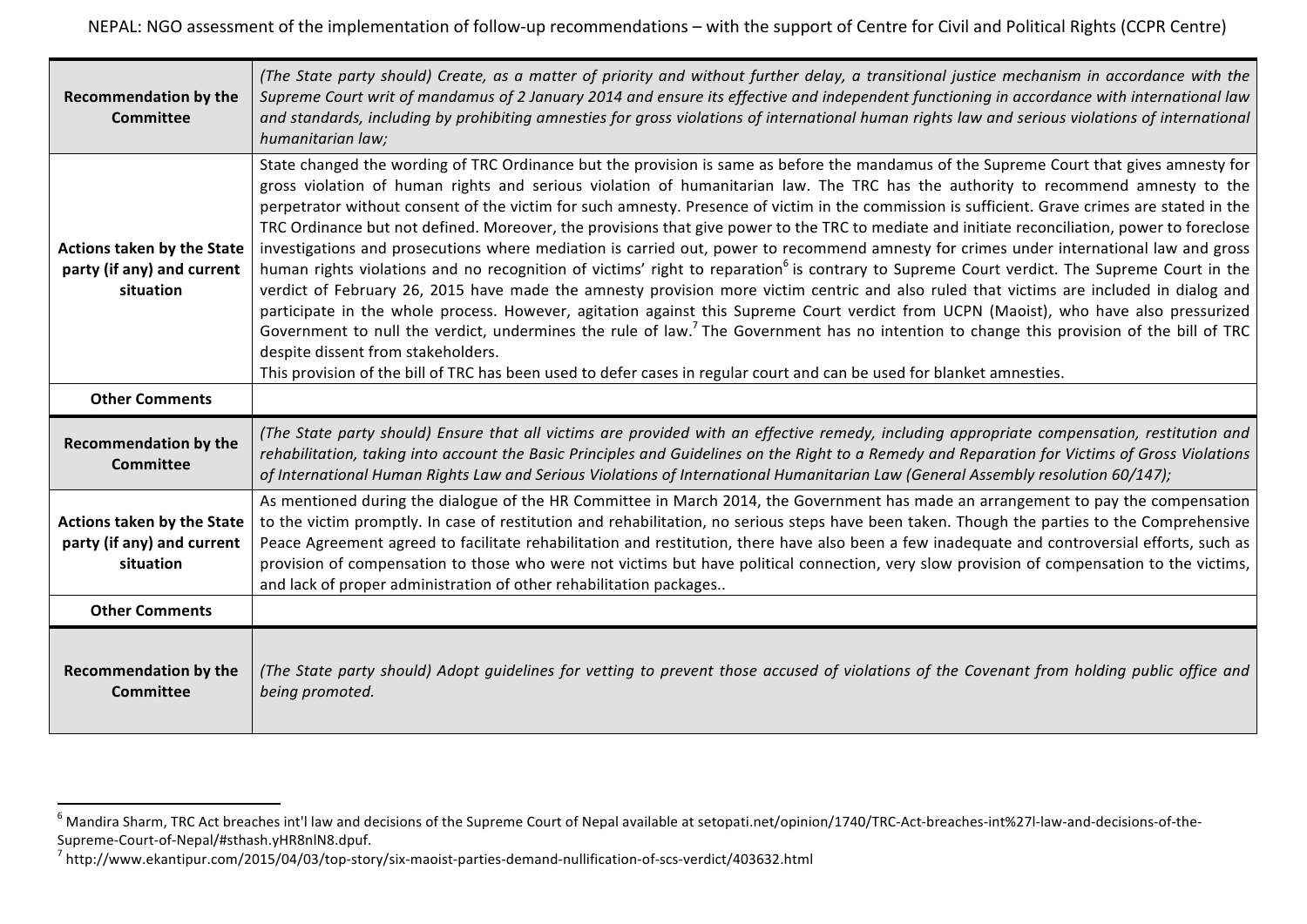| Actions taken by the State<br>party (if any) and current<br>situation | There is still no law or guidelines for the vetting procedure. Nepal Police, Nepal Army and Armed Police force has some provisions of vetting<br>adopted before the review of the HR Committee in March 2014. <sup>8</sup> Vetting is focused on appointment of UN peacekeeping officials after the<br>cases of Maj Niranjan Basent from Congo <sup>9</sup> and detention of Kumar Lama by the UK government <sup>10</sup> .<br>Vetting has been ineffective. Cases of Kumar Lama, who was involved in UN peacekeeping, and promotion of designation Raju Basnet <sup>11</sup> , who<br>faces charges of serious allegations including torture, forced disappearance, rape and murder <sup>12</sup> , show the lack of effective laws and<br>appropriate implementation of existing laws. |
|-----------------------------------------------------------------------|-------------------------------------------------------------------------------------------------------------------------------------------------------------------------------------------------------------------------------------------------------------------------------------------------------------------------------------------------------------------------------------------------------------------------------------------------------------------------------------------------------------------------------------------------------------------------------------------------------------------------------------------------------------------------------------------------------------------------------------------------------------------------------------------|
| <b>Other Comments</b>                                                 |                                                                                                                                                                                                                                                                                                                                                                                                                                                                                                                                                                                                                                                                                                                                                                                           |

| A: Action largely satisfactory; B1: Substantive action taken, but further action desirable; B2: Initial steps taken, but substantial action required; |  |
|-------------------------------------------------------------------------------------------------------------------------------------------------------|--|
| C1: Some actions taken, but recommendations are not really implemented; C2: No action taken; E: measures taken are contrary to the recommendations    |  |

 $^8$  Alexander Mayer-Rieckh, Building Trust and Strengthening the Rule of Law Vetting the Security Sector in Nepal, ICTJ Briefing April 2012, http://www.ictj.org/sites/default/files/Nepal%20Building%20Trust%20and%20Strengthening%20the%20Rule%20of%20Law%20August%20final2012.pdf.<br><sup>9</sup> Extrajudicial Killing of Maina Sunar: A Case Report, http://www.inseconline.org/p

 $\frac{\text{offer.html}}{12}$  http://www.nepalitimes.com/blogs/thebrief/2012/10/05/government-promotes-accused-na-officer/<br> $\frac{12}{12}$  http://www.nepalitimes.com/blogs/thebrief/2012/10/05/government-promotes-accused-na-officer/<br><sup>13</sup> The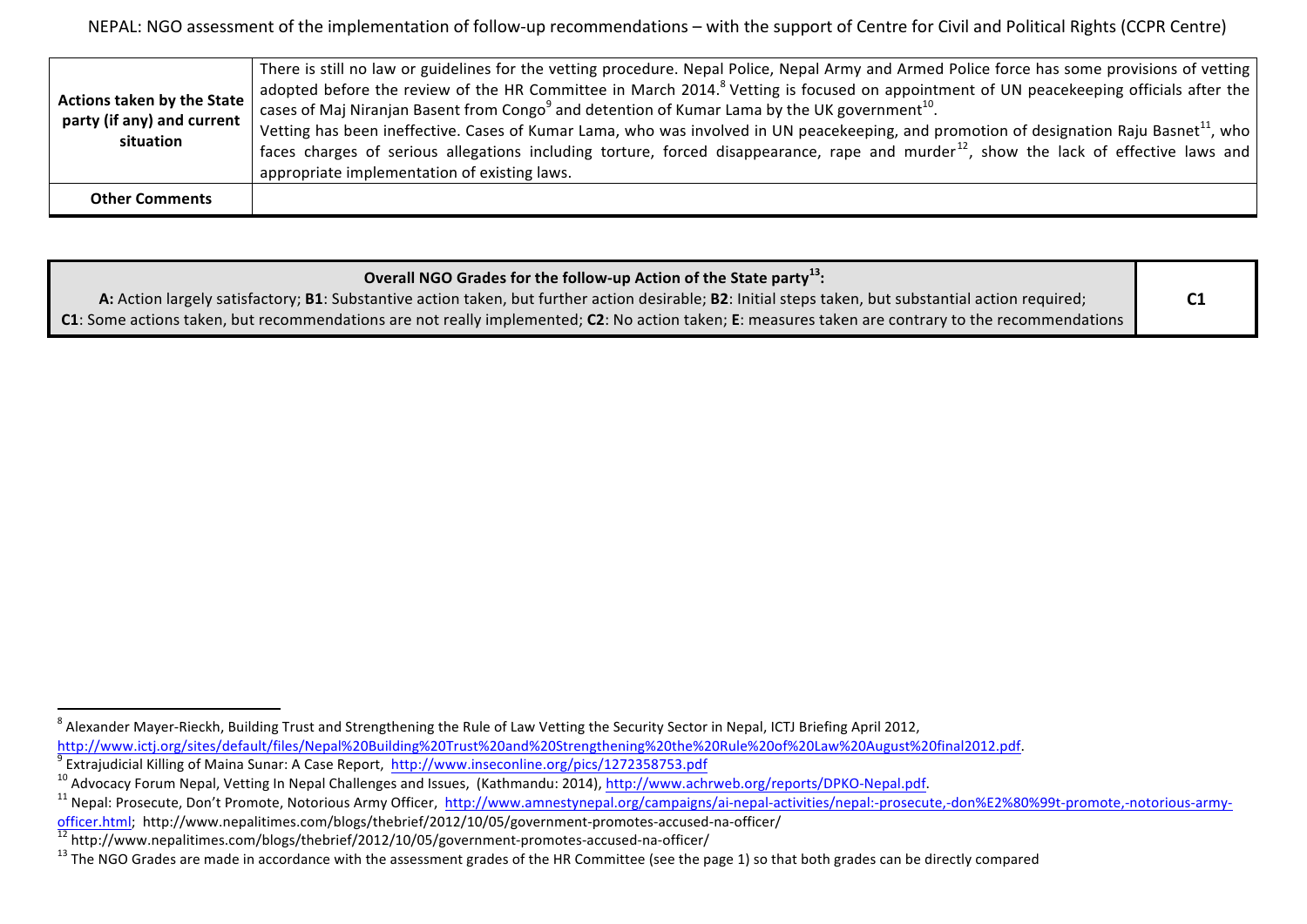**Paragraph 7 (National Human Rights Commission (NHRC)):** "The Committee is concerned at the introduction of restrictions to the independent and effective functioning of the NHRC through the adoption of the National Human Rights Act in 2012. While noting the Supreme Court decision of 6 March 2013 which declared various provisions of the Act null and void, the Committee regrets the lack of progress in bringing the Act in line with the Paris Principles. It also regrets the inadequate implementation of the *recommendations issued by the NHRC, despite the fact that they are binding under domestic law (art. 2)"...* 

| NGO Assessment of the Action of the State party on the Recommendations made by the Committee   |                                                                                                                                                                                                                                                                                                                                                                                                                                                                                                                                                                                                                                                                                                                                                                                                                                                                                            |  |
|------------------------------------------------------------------------------------------------|--------------------------------------------------------------------------------------------------------------------------------------------------------------------------------------------------------------------------------------------------------------------------------------------------------------------------------------------------------------------------------------------------------------------------------------------------------------------------------------------------------------------------------------------------------------------------------------------------------------------------------------------------------------------------------------------------------------------------------------------------------------------------------------------------------------------------------------------------------------------------------------------|--|
| <b>Recommendation by</b><br>the Committee                                                      | The State party should amend the National Human Rights Act 2068 (2012) to bring it in line with the Paris Principles (General Assembly resolution<br>48/134, annex) and the Supreme Court decision of 6 March 2013 so as to ensure its independent and effective functioning.                                                                                                                                                                                                                                                                                                                                                                                                                                                                                                                                                                                                              |  |
| Actions taken by the<br>State party (if any) and<br>current situation<br><b>Other Comments</b> | The government has appointed the commissioners in the NHRC in October 20, 2015 in a relatively transparent process (public call, establishment<br>on an appointing Committee and recommendations of the nominees to the Cabinet headed by the Prime Minister). However, government is yet<br>to pass laws for additional independence in terms of staffing, budget, organizational structure etc.<br>The commissioners are working. However, the government is preparing an amendment of the NHRC Act, which undermines independence of<br>NHRC, and has been voiced for amendment of those provisions that are contrary to the independence of NHRC. The process of the amendment<br>is very slow. NHRC is preparing to increase its activities in all 75 districts of Nepal.<br>The action has helped in functioning of the NHRC but there are many concerns regarding its independence. |  |
| <b>Recommendation by</b><br>the Committee                                                      | (The State party) should also amend procedures governing the appointment of Commissioners to ensure a fair, inclusive and transparent selection<br>process, and ensure that the recommendations issued by the NHRC are effectively implemented.                                                                                                                                                                                                                                                                                                                                                                                                                                                                                                                                                                                                                                            |  |
| Actions taken by the<br>State party (if any) and<br>current situation                          | The appointment procedure has not been satisfactory as the newly formed commission is not gender balanced and does not included<br>representatives from marginalised communities including Dalits. In terms of implementation of the recommendations of the NHRC concerning<br>human rights violations, the government has been slow and ineffective. <sup>14</sup> It is constitutionally/legally mandatory to make the commission<br>inclusive but it is not being implemented.<br>Most of the recommendations of the NRHC, especially those dealing with prosecutions of human rights violations transmitted the Attorney<br>General, are not implemented by the government.<br>Due to lack of implementation, the status of NHRC has been undermined.                                                                                                                                  |  |
| <b>Other Comments</b>                                                                          |                                                                                                                                                                                                                                                                                                                                                                                                                                                                                                                                                                                                                                                                                                                                                                                                                                                                                            |  |

| Overall NGO Grades for the follow-up Action of the State party <sup>15</sup> :                                                                        |           |
|-------------------------------------------------------------------------------------------------------------------------------------------------------|-----------|
| A: Action largely satisfactory; B1: Substantive action taken, but further action desirable; B2: Initial steps taken, but substantial action required; | <b>B2</b> |
| C1: Some actions taken, but recommendations are not really implemented; C2: No action taken; E: measures taken are contrary to the recommendations    |           |

<sup>&</sup>lt;sup>14</sup> NHRC, Annual Report of National Human Rights Commission 2070-2071 B.S. (in Nepali), Kathmandu: 2014).<br><sup>15</sup> The NGO Grades are made in accordance with the assessment grades of the HR Committee (see the page 1) so that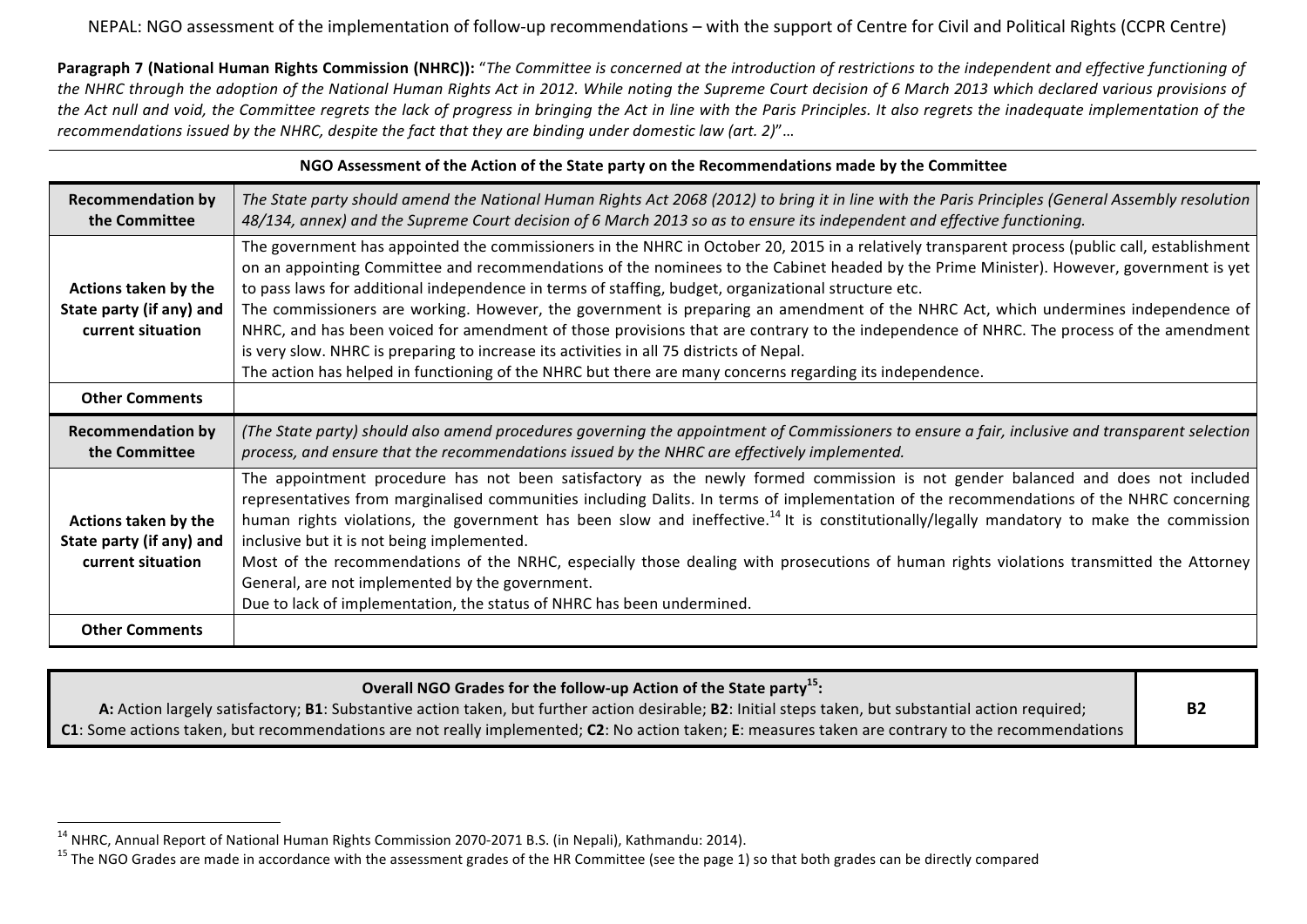**Paragraph 10 (Extrajudicial killings, torture and ill-treatment):** "The Committee is concerned at reports of unlawful killings in the Terai region, deaths in custody, and the official confirmation of the widespread use of torture and ill-treatment in places of police custody. It is deeply concerned at the failure of the State party to adopt legislation defining and criminalizing torture, and at the lack of concrete and comprehensive information on investigations, prosecutions, convictions, sanctions imposed on those responsible, and the *impunity of law enforcement officials involved in such human rights violations (arts. 2, 6, 7, 9, 10 and 14)"* ...

| NGO Assessment of the Action of the State party on the Recommendations made by the Committee |                                                                                                                                                                                                                                                                                                                                                                                                                                                                                                                                                                                                                                                                                                                                               |  |
|----------------------------------------------------------------------------------------------|-----------------------------------------------------------------------------------------------------------------------------------------------------------------------------------------------------------------------------------------------------------------------------------------------------------------------------------------------------------------------------------------------------------------------------------------------------------------------------------------------------------------------------------------------------------------------------------------------------------------------------------------------------------------------------------------------------------------------------------------------|--|
| <b>Recommendation by</b><br>the Committee                                                    | The State party should take practical steps to prevent the excessive use of force by law enforcement officials by ensuring that they comply with<br>the Code of Conduct for Law Enforcement Officials (General Assembly resolution 34/169) and the Basic Principles on the Use of Force and<br>Firearms by Law Enforcement Officials (1990).                                                                                                                                                                                                                                                                                                                                                                                                  |  |
| Actions taken by the<br>State party (if any) and<br>current situation                        | In Nepal, (interim) constitution prohibits capital punishment and the code of conduct of security officials stops the use of excessive force.<br>However, there is no expressed law prohibiting extra judicial killing. Right to life is also enshrined in the (interim) constitution. <sup>16</sup> Despite the laws,<br>extra judicial killing has been occurring specially in Terai region. The investigation has been slow and officials opt not to pursue the compliant<br>until pressure from public realm rises. Similarly, torture is inflicted in the jails, statistically upon 18.4% male detainees and 5.7% female<br>detainees. <sup>17</sup> Similarly in 2014, 65 instances of torture in detention has occurred. <sup>18</sup> |  |
| <b>Other Comments</b>                                                                        |                                                                                                                                                                                                                                                                                                                                                                                                                                                                                                                                                                                                                                                                                                                                               |  |
| <b>Recommendation by</b><br>the Committee                                                    | (The State party) should take appropriate measures to eradicate torture and ill-treatment, including by adopting legislation defining and<br>prohibiting torture with sanctions and remedies commensurate with the gravity of the crime, in accordance with international standards.                                                                                                                                                                                                                                                                                                                                                                                                                                                          |  |
| Actions taken by the<br>State party (if any) and<br>current situation                        | The government has prepared and submitted the draft anti-torture bill to the Parliament. However, the bill has not yet been passed at the<br>Parliament.<br>The interim constitution prohibits torture as a method of investigation, while Nepal is also a Party to CAT since 1991. With regard to the<br>remedies, the Torture Compensation Act only stipulates the civil liability to pay the compensation, which is then paid by the State under<br>vicarious liability. At the same time, police officials have been declining to file the cases of torture and pressure victims to retract their complaint.<br>Against this backdrop, torture is still wide spread practice in Nepal.                                                    |  |
| <b>Other Comments</b>                                                                        |                                                                                                                                                                                                                                                                                                                                                                                                                                                                                                                                                                                                                                                                                                                                               |  |
| <b>Recommendation by</b><br>the Committee                                                    | (The State party) should also ensure that law enforcement personnel receive training on the prevention and investigation of torture and ill-<br>treatment by integrating the Manual on the Effective Investigation and Documentation of Torture and other Cruel, Inhuman or Degrading<br>Treatment or Punishment (Istanbul Protocol).                                                                                                                                                                                                                                                                                                                                                                                                         |  |
| Actions taken by the<br>State party (if any) and<br>current situation                        | There are several trainings that have been carried out by different stakeholders although there is no evidence that a specific training scheme<br>have been developed since the review of Nepal in March 2014. Government conducts its own training. Similarly, NGOs and INGOs also conduct<br>trainings. Human Rights Units of Nepal Police, Nepal Army and APF conduct their trainings on regular basis. There have been trainings conducted<br>by NHRC, ICRC in human rights and humanitarian law for security personnel.                                                                                                                                                                                                                  |  |

<sup>&</sup>lt;sup>16</sup> Interim Constitution of Nepal 2007, Chapter Fundamental Rights.

<sup>&</sup>lt;sup>17</sup> Advocacy Forum- Nepal, Promising Developments, Persistent Problems: Trends and Patterns in Torture in Nepal during 2013, 1st edition (Kathmandu: 2014), pg. 17; INSEC Human Rights Yearbook 2015, http://www.inseconline.org/pics/publication/1424347080.pdf<br><sup>18</sup> Nepal Human Rights Yearbook 2015, INSEC, pg 354.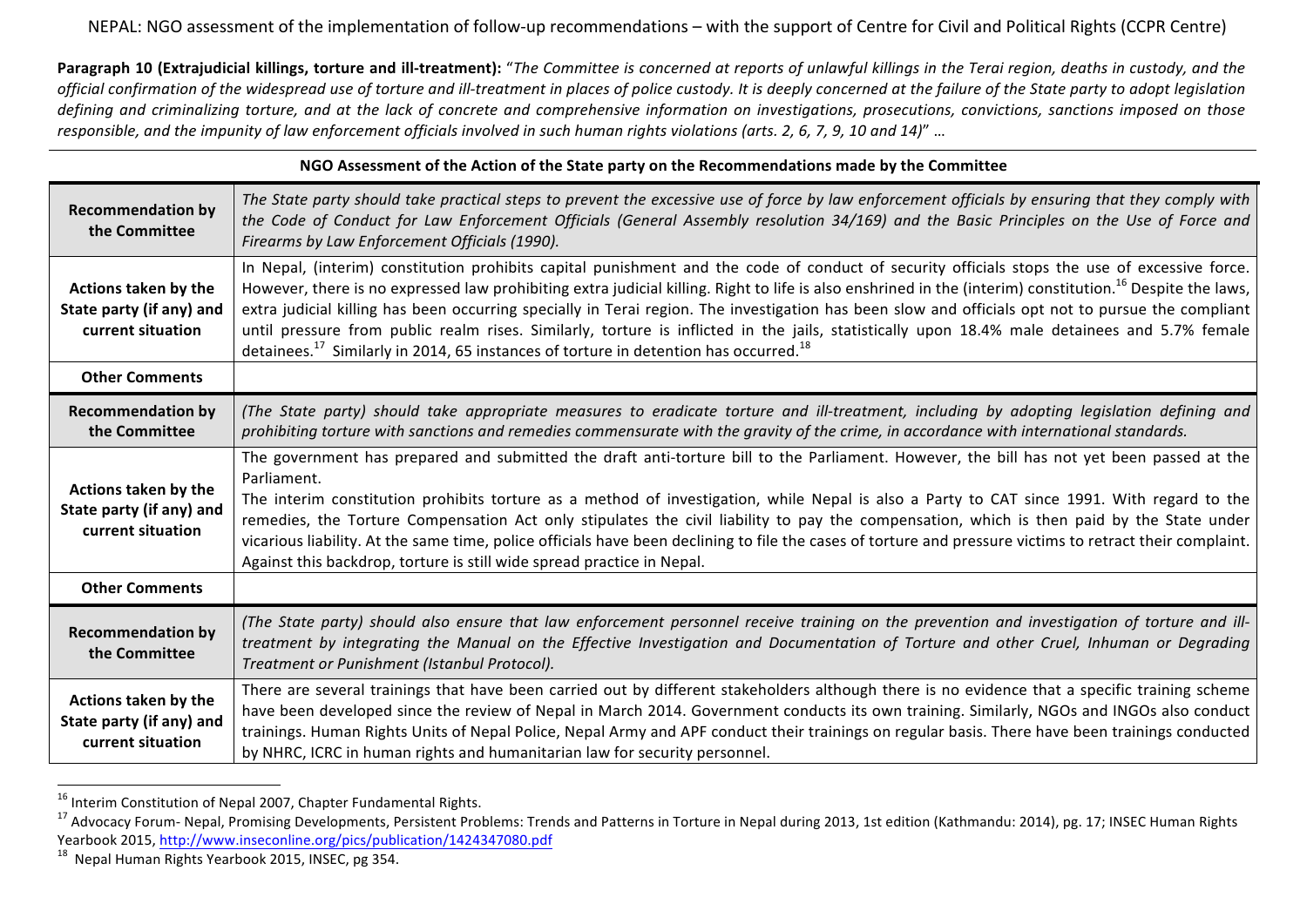| <b>Other Comments</b>                                                 | Security agencies monitor and investigate human rights violations by their own personnel; however victims regularly report that they do not<br>trust it and fear repercussions when they make the case public if complaints are made                                                                                                                                                                                                                                                                                                                                                                                                                                                                                                                                                                                |
|-----------------------------------------------------------------------|---------------------------------------------------------------------------------------------------------------------------------------------------------------------------------------------------------------------------------------------------------------------------------------------------------------------------------------------------------------------------------------------------------------------------------------------------------------------------------------------------------------------------------------------------------------------------------------------------------------------------------------------------------------------------------------------------------------------------------------------------------------------------------------------------------------------|
| <b>Recommendation by</b><br>the Committee                             | The State party should ensure that allegations of unlawful killings, torture and ill-treatment are effectively investigated, and that alleged<br>perpetrators are persecuted and, if convicted, punished with appropriate sanctions, and that the victims and their families are provided with<br>effective remedies.                                                                                                                                                                                                                                                                                                                                                                                                                                                                                               |
| Actions taken by the<br>State party (if any) and<br>current situation | There are many institutions (NHRC, Nepal Police Human Rights Unit (NPHRU) <sup>19</sup> and in some special cases Special Investigation Committees <sup>20</sup> )<br>conducting investigation / prosecution and making recommendation to Office of Attorney General in torture cases. However, most of the<br>investigation effort has been very weak, while OAG rarely opt to hear the cases <sup>21</sup> , most of the recommendations of NHRC are not implemented <sup>22</sup> ,<br>and the NPHRU case proceedings are not transparent. <sup>23</sup><br>Due to the creation of institutional framework, the torture instances have been decreasing but the number of torture is still high <sup>24</sup> . There is no<br>proper investigation procedure established yet in case of extra-judicial killings. |
| <b>Other Comments</b>                                                 |                                                                                                                                                                                                                                                                                                                                                                                                                                                                                                                                                                                                                                                                                                                                                                                                                     |

| Overall NGO Grades for the follow-up Action of the State party <sup>25</sup> :                                                                        |                |
|-------------------------------------------------------------------------------------------------------------------------------------------------------|----------------|
| A: Action largely satisfactory; B1: Substantive action taken, but further action desirable; B2: Initial steps taken, but substantial action required; | C <sub>1</sub> |
| C1: Some actions taken, but recommendations are not really implemented; C2: No action taken; E: measures taken are contrary to the recommendations    |                |

<sup>&</sup>lt;sup>19</sup> http://www.nepalpolice.gov.np/human-rights.html<br><sup>20</sup> Advocacy Forum Nepal, Nepal: Is the Government Unable or Unwilling to Prevent and Investigate Torture?, 1<sup>st</sup> Edition (Kathmandu: 2013), pg. 89. 21 Ibid.<br>
22 http://www.nhrcnepal.org/nhrc\_new/doc/newsletter/13\_years\_report.pdf<br>
23 NHRC, Annual Report of National Human Rights Commission 2070-2071 B.S. (in Nepali), Kathmandu: 2014).<br>
24 INSEC, Nepal Human Rights Year